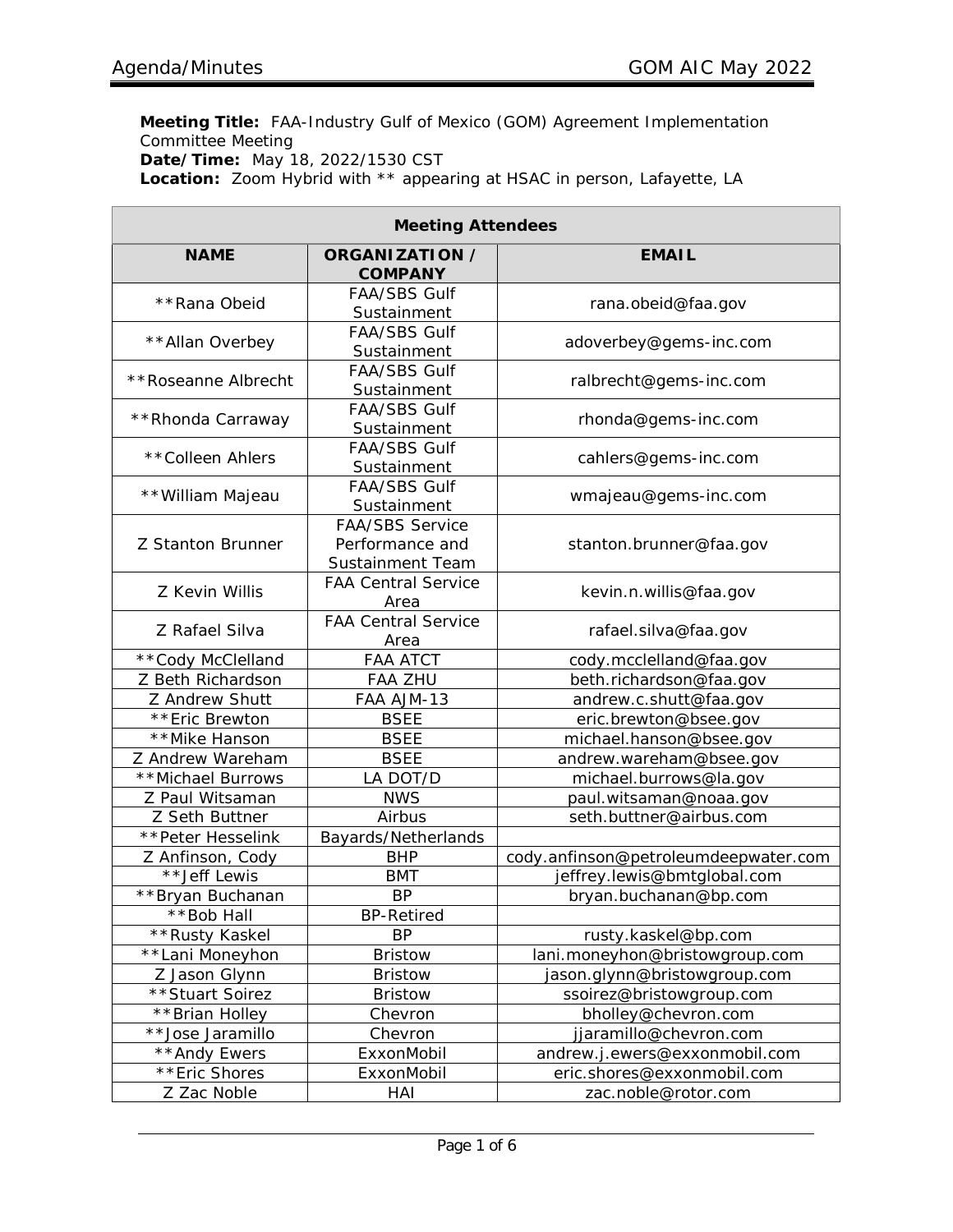| <b>Meeting Attendees</b> |                         |                                 |  |  |  |  |  |
|--------------------------|-------------------------|---------------------------------|--|--|--|--|--|
| **Gary Tucker            | <b>Island Operating</b> | gtucker@islandoperating.com     |  |  |  |  |  |
| **Pat Attaway            | PHI                     | pattaway@phihelico.com          |  |  |  |  |  |
| **Patrick Bosman         | PHI                     | pboseman@phihelico.com          |  |  |  |  |  |
| **James Maner            | PHI                     | jmaner@phihelico.com            |  |  |  |  |  |
| **Charles Ott            | PHI                     | cott@phihelico.com              |  |  |  |  |  |
| **Jacob Schexnayder      | PHI                     | jschexnayder@phihelico.com      |  |  |  |  |  |
| **Michael Turner         | PHI                     | meturner@phihelico.com          |  |  |  |  |  |
| **David Yarborough       | PHI                     | dyarborough@phihelico.com       |  |  |  |  |  |
| **Tasha Louviere         | <b>RLC</b>              | tlouviere@rlcllc.net            |  |  |  |  |  |
| **Jason Melancon         | <b>RLC</b>              | jmelancon@rlcllc.net            |  |  |  |  |  |
| **Frances Schuurman      | Shell                   | francis.schuurman.com           |  |  |  |  |  |
| **Dan Verda              | Shell                   | dan.verde@shell.com             |  |  |  |  |  |
| **Reggie Wycoff          | Shell                   | reginald.wycoff@shell.com       |  |  |  |  |  |
| **Don Robson             | Westwind                | drobson@westwindhelicopters.com |  |  |  |  |  |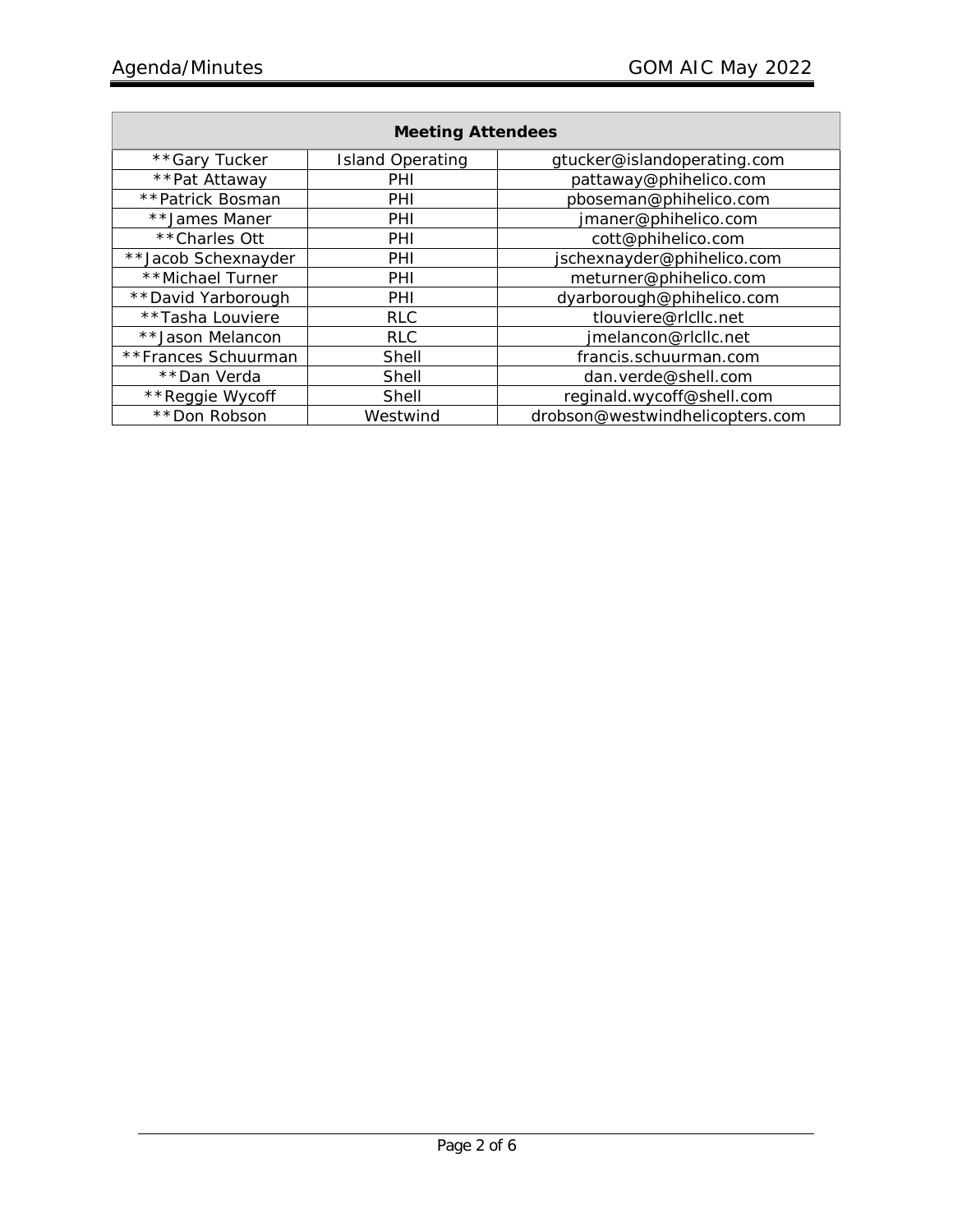## **Background and Purpose of Agreement Implementation Committee:**

- The Agreement Implementation Committee (AIC) is a product of the 2006 FAA-Industry Gulf of Mexico Memorandum of Agreement and subsequently endorsed by the 2021 FAA-Industry Memorandum of Understanding for aviation safety in the Gulf of Mexico
- The purpose of the AIC is to foster cooperation, commitment, accountability, and trust to improve and sustain quality Air Traffic Services in the Gulf
- The AIC assists the FAA in strategic planning by providing feedback / recommendations
- The AIC is used to assess the coverage of installed FAA equipment and whether additional areas should be addressed

| <b>I</b> tem        | <b>Agenda Item Description</b>               |  |  |  |  |
|---------------------|----------------------------------------------|--|--|--|--|
|                     | <b>Regular Business</b>                      |  |  |  |  |
|                     | <b>FAA Infrastructure Status</b>             |  |  |  |  |
| 2.                  | AWOS/ADS-B/VHF Comm Coverage                 |  |  |  |  |
| 3.                  | Watch List                                   |  |  |  |  |
| 4.                  | Non-Operational Space Based ADS-B (SBA) Data |  |  |  |  |
| 5.                  | <b>AIC Decision Status</b>                   |  |  |  |  |
| <b>New Business</b> |                                              |  |  |  |  |
| 6.                  | Item for AIC Consideration                   |  |  |  |  |
| 7 <sub>1</sub>      | <b>Community Awareness</b>                   |  |  |  |  |
| <b>Summary</b>      |                                              |  |  |  |  |
| 8.                  | FAA Gulf of Mexico Core Team                 |  |  |  |  |

| <b>I</b> tem | <b>Key Points/Decisions/Recommendations</b>                                                                                            |
|--------------|----------------------------------------------------------------------------------------------------------------------------------------|
| $1_{\cdot}$  | AIC supported installation of AWOS at the South Timbalier 52B platform                                                                 |
| 2.           | Mustang Island A85A KMZG AWOS will be restored to service this summer in<br>lieu of decommissioning and removal as previously reported |
| 3.           | FAA completed the non-operational space-based ADS-B (SBA) analysis                                                                     |
| 4.           | Galliano Airport KGAO AWOS was returned to service in March 2022                                                                       |
| 5.           | IFR traffic operations have been steadily rising since January 2021                                                                    |
| 6.           | Roseanne Albrecht retiring from FAA/SBS Gulf Sustainment Team July 29, 2022                                                            |

|                | <b>I</b> tem   | <b>Key Discussion Points</b>                                        |  |  |  |  |  |  |  |
|----------------|----------------|---------------------------------------------------------------------|--|--|--|--|--|--|--|
| $\mathbf{1}$ . | FAA            | FAA Gulf of Mexico 2022 offshore projects<br>$\bullet$              |  |  |  |  |  |  |  |
|                | Infrastructure | Commission GLX AWOS at Mississippi Canyon 724/Gulfstar 1<br>$\circ$ |  |  |  |  |  |  |  |
|                | <b>Status</b>  | Commission GVW AWOS at Galveston 209B<br>$\Omega$                   |  |  |  |  |  |  |  |
|                |                | o Commission EKE VHF Comm at Eugene Island 251A                     |  |  |  |  |  |  |  |
|                |                | VHF Comm installation at Garden Banks 426<br>$\cap$                 |  |  |  |  |  |  |  |
|                |                | AWOS installation at Green Canyon 433<br>$\circ$                    |  |  |  |  |  |  |  |
|                |                | o AWOS installation at South Timbalier 52B                          |  |  |  |  |  |  |  |
|                |                | GHB AWOS relocation at Garden Banks 172/Salsa<br>$\Omega$           |  |  |  |  |  |  |  |
|                |                | DLP AWOS restoration at West Delta 27A<br>$\Omega$                  |  |  |  |  |  |  |  |
|                |                | VOT AWOS restoration at Vermilion 331A<br>$\Omega$                  |  |  |  |  |  |  |  |
|                |                | ADS-B and VHF Comm service life extension at Green Canyon<br>$\cap$ |  |  |  |  |  |  |  |
|                |                | 787 (date TBD)                                                      |  |  |  |  |  |  |  |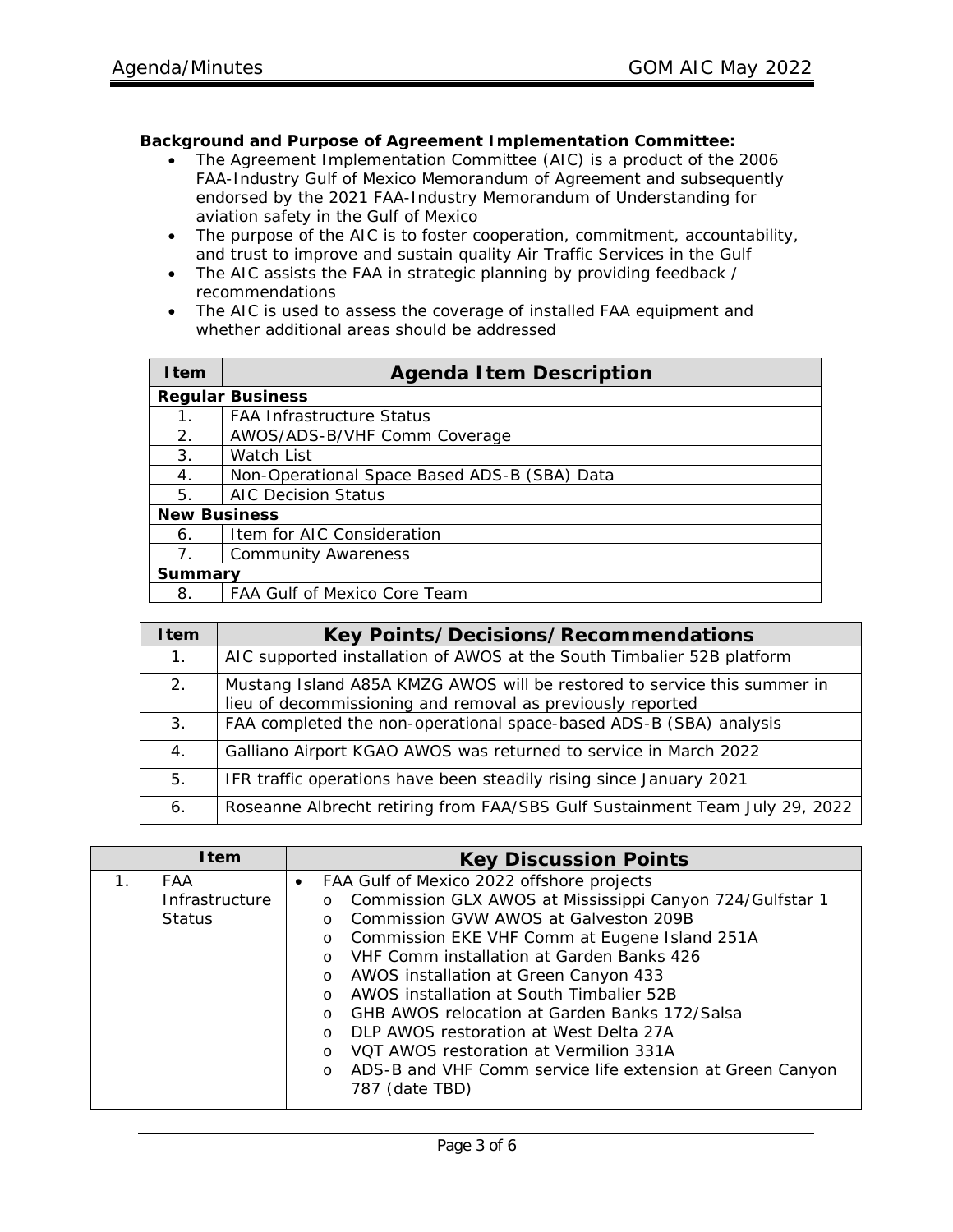|    |                               | $\bullet$ | FAA AWOS infrastructure out of service and projected losses in                                                                 |  |  |  |  |  |
|----|-------------------------------|-----------|--------------------------------------------------------------------------------------------------------------------------------|--|--|--|--|--|
|    |                               |           | 2022:                                                                                                                          |  |  |  |  |  |
|    |                               |           | Mustang Island A85A (KMZG) - long-term shut-in/identified for<br>$\circ$                                                       |  |  |  |  |  |
|    |                               |           | removal                                                                                                                        |  |  |  |  |  |
|    |                               |           | East Cameron 321A (KEZP) - out-of-service -<br>$\circ$                                                                         |  |  |  |  |  |
|    |                               |           | storm damage                                                                                                                   |  |  |  |  |  |
|    |                               |           | Green Canyon 19 (KXER) - out of service - storm damage<br>$\circ$                                                              |  |  |  |  |  |
|    |                               |           | Main Pass 289 (KVKY) - out of service - storm damage<br>O                                                                      |  |  |  |  |  |
|    |                               |           | Mississippi Canyon 311 (KVQT) - out of service - storm<br>$\circ$                                                              |  |  |  |  |  |
|    |                               |           | damage<br>South Marsh 268 (KSCF) - out of service - storm damage                                                               |  |  |  |  |  |
|    |                               |           | $\circ$<br>o Vermillion 331A (KVQT) - out of service - storm damage                                                            |  |  |  |  |  |
|    |                               |           | Vioska Knoll 786 (KVOA) - out of service - storm damage<br>$\circ$                                                             |  |  |  |  |  |
|    |                               |           | West Delta 27 (KDLP) – out of service – storm damage<br>$\circ$                                                                |  |  |  |  |  |
|    |                               | $\bullet$ | Predicted FAA equipment losses within next 5 years                                                                             |  |  |  |  |  |
|    |                               |           | Alaminos Canyon 25 (KHHV ADS-B/AWOS) ***<br>$\circ$                                                                            |  |  |  |  |  |
|    |                               |           | East Breaks 165 (KEMK AWOS/KQT7 VHF comm)**<br>$\circ$                                                                         |  |  |  |  |  |
|    |                               |           | East Breaks 643A (KVAF AWOS) ***<br>$\circ$                                                                                    |  |  |  |  |  |
|    |                               |           | East Cameron 321A (KEZP ADS-B, AWOS, VHF comm)**<br>$\circ$                                                                    |  |  |  |  |  |
|    |                               |           | Garden Banks 668 (KGUL ADS-B/AWOS)*<br>$\circ$                                                                                 |  |  |  |  |  |
|    |                               |           | Main Pass 140 (KMIS AWOS)**<br>$\circ$                                                                                         |  |  |  |  |  |
|    |                               |           | Main Pass 289C (KVKY AWOS) **<br>$\circ$<br>Mississippi Canyon 311A (KMDJ AWOS) **<br>$\circ$                                  |  |  |  |  |  |
|    |                               |           | Mustang Island A85A (KMZG AWOS)*<br>$\circ$                                                                                    |  |  |  |  |  |
|    |                               |           | South Marsh 268A (KSCF AWOS) **<br>$\circ$                                                                                     |  |  |  |  |  |
|    |                               |           | Vermillion 331A (KVQT AWOS) **<br>$\circ$                                                                                      |  |  |  |  |  |
|    |                               |           |                                                                                                                                |  |  |  |  |  |
|    |                               |           | *No replacement identified, seeking replacement suggestions<br>**Potential replacement identified                              |  |  |  |  |  |
|    |                               |           | ***Replacement not planned                                                                                                     |  |  |  |  |  |
|    |                               |           |                                                                                                                                |  |  |  |  |  |
|    |                               | $\bullet$ | FAA Platform Replacement Criteria<br>o Supports coverage requirements; AIC concurs with location                               |  |  |  |  |  |
|    |                               |           | Minimum 7 years longevity-5 years after commission<br>$\circ$                                                                  |  |  |  |  |  |
|    |                               |           | Physical space for equipment in unclassified area of platform<br>$\circ$                                                       |  |  |  |  |  |
|    |                               |           | Power/telecommunications bandwidth availability<br>O                                                                           |  |  |  |  |  |
|    |                               |           | Manned platform preferred<br>$\circ$                                                                                           |  |  |  |  |  |
|    |                               |           | Unmanned platform acceptable if visited regularly and<br>O                                                                     |  |  |  |  |  |
|    |                               |           | power/telecommunications are available                                                                                         |  |  |  |  |  |
| 2. | AWOS/ADS-                     |           | AWOS/ADS-B/VHF Comm Coverage                                                                                                   |  |  |  |  |  |
|    | <b>B/VHF Comm</b><br>Coverage |           | Three (3) AWOS out of service due to past storm damage:<br>$\circ$<br>Main Pass 289C (KVKY); Vermilion 331A (KVQT); West Delta |  |  |  |  |  |
|    |                               |           | 27A (KDLP)                                                                                                                     |  |  |  |  |  |
|    |                               |           | One ADS-B radio out of service: Green Canyon 787 (KATP)<br>$\circ$                                                             |  |  |  |  |  |
|    |                               |           | One RCAG out of service: Green Canyon 787 (KQA8)<br>$\circ$                                                                    |  |  |  |  |  |
| 3. | Watch List                    | $\bullet$ | Green Canyon 787 A/C out of service                                                                                            |  |  |  |  |  |
|    |                               |           | The air conditioning units installed in the FAA building at GC-<br>$\circ$                                                     |  |  |  |  |  |
|    |                               |           | 787 (Atlantis) have been out of service since fall of 2020                                                                     |  |  |  |  |  |
|    |                               |           | Efforts to repair them had been hampered by the pandemic<br>$\circ$<br>and other constraints                                   |  |  |  |  |  |
|    |                               |           | The FAA executed a contract with BP in September 2021 to<br>O                                                                  |  |  |  |  |  |
|    |                               |           | conduct a survey at Atlantis to identify the scope of work and                                                                 |  |  |  |  |  |
|    |                               |           | prepare a cost estimate to the FAA for extending the service                                                                   |  |  |  |  |  |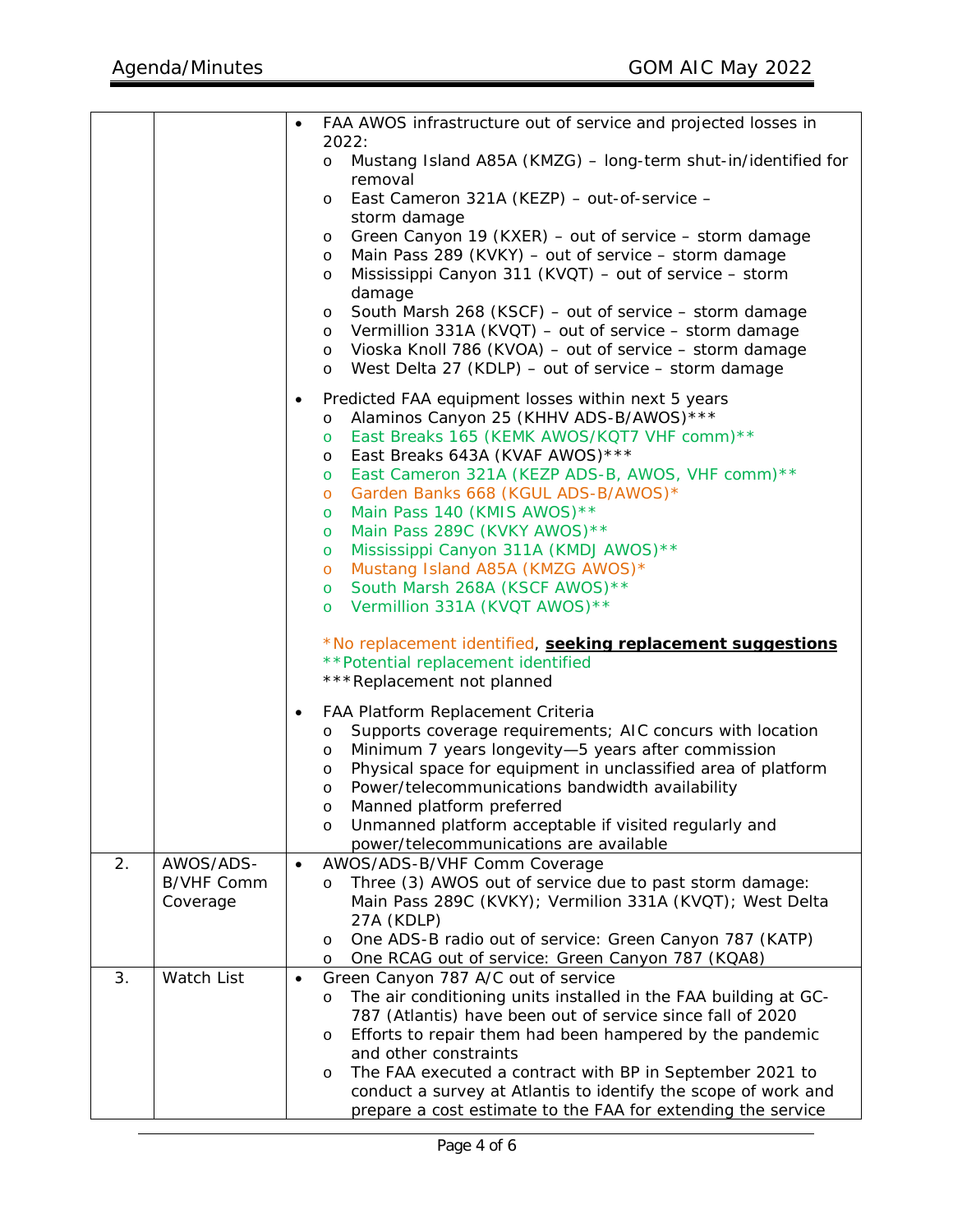|    |                                                           | life of the VHF comm and ADS-B-this includes replacing the<br>FAA building AC units<br>ADS-B radio was turned off during the summer of 2021 when<br>O<br>the maximum safe operating temperature for that equipment<br>was exceeded<br>Although the VHF comm radios have a higher temperature<br>O<br>threshold, the radios have been out of service since November<br>2021 due to a platform telecommunication equipment issue<br>Impact to operators:<br>O<br>• Significant loss of surveillance coverage below 1,500' MSL<br>• Loss of VHF pilot-to-air traffic control communication south<br>and southeast of Atlantis                                                                                                                                                                                                                                                                                                                                                                                                                                                                                                                                                                                                                                                                                                                                                                                                                                                                                                                                                                     |  |
|----|-----------------------------------------------------------|------------------------------------------------------------------------------------------------------------------------------------------------------------------------------------------------------------------------------------------------------------------------------------------------------------------------------------------------------------------------------------------------------------------------------------------------------------------------------------------------------------------------------------------------------------------------------------------------------------------------------------------------------------------------------------------------------------------------------------------------------------------------------------------------------------------------------------------------------------------------------------------------------------------------------------------------------------------------------------------------------------------------------------------------------------------------------------------------------------------------------------------------------------------------------------------------------------------------------------------------------------------------------------------------------------------------------------------------------------------------------------------------------------------------------------------------------------------------------------------------------------------------------------------------------------------------------------------------|--|
| 4. | Non-<br>Operational<br>Space Based<br>ADS-B (SBA)<br>Data | New Data Capture<br>See VFR traffic for the first time in recent history using SBA<br>$\circ$<br>data<br>Non-operational SBA data is not used for air traffic control<br>$\circ$<br>purposes-for analysis only<br>SBA data could be used for ADS-B, Weather, VHF Comm Coverage<br>Analysis in:<br>o Outage reports<br>Risk assessments<br>$\circ$<br>Industry updates<br>$\circ$<br>SBA data could be used to support FAA Strategic Analysis<br>Equipment relocation/installation planning, short and long term<br>O<br>Prioritization of resources<br>$\circ$<br>Trend assessment<br>$\circ$<br><b>Initial Findings</b><br>Western Gulf has minimal IFR and VFR traffic<br>$\circ$<br>Southcentral Gulf continental shelf is light in IFR traffic and<br>$\circ$<br>heavy with VFR traffic<br>Airspace south of Lafayette, continental shelf nearly completely<br>$\circ$<br>VFR traffic<br>ADS-B Equipage Survey Results (as of March 2022 of 7 Gulf of<br>Mexico helicopter operators)<br>94% of helicopters in the Gulf are equipped with SBS-<br>O<br>compatible ADS-B avionics-compared to the 8% of helicopter<br>flight track data obtained from PDARS in 2020<br>90% of IFR helicopters are equipped with SBS-compatible ADS-<br>O<br>B systems-flight track history for the remaining 10% would be<br>available via PDARS, if the aircraft is on an IFR flight plan<br>93% of VFR helicopters are equipped with SBA-compatible<br>O<br>ADS-B avionics-flight track history for the remaining 7% was<br>not obtainable<br>Big thank you extended to operators who participated in the |  |
|    |                                                           | survey                                                                                                                                                                                                                                                                                                                                                                                                                                                                                                                                                                                                                                                                                                                                                                                                                                                                                                                                                                                                                                                                                                                                                                                                                                                                                                                                                                                                                                                                                                                                                                                         |  |
| 5. | <b>AIC Decision</b><br><b>Status</b>                      | Previous AIC recommendations still under investigation:<br>South Marsh 107 to replace South Marsh 268-investigating<br>O<br>feasibility as another potential candidate to replace SM-268A<br>Garden Banks 260 offered by Hess as a candidate site for<br>O<br>possible AWOS installation - designated replacement for<br>GB172/Salsa in the future                                                                                                                                                                                                                                                                                                                                                                                                                                                                                                                                                                                                                                                                                                                                                                                                                                                                                                                                                                                                                                                                                                                                                                                                                                             |  |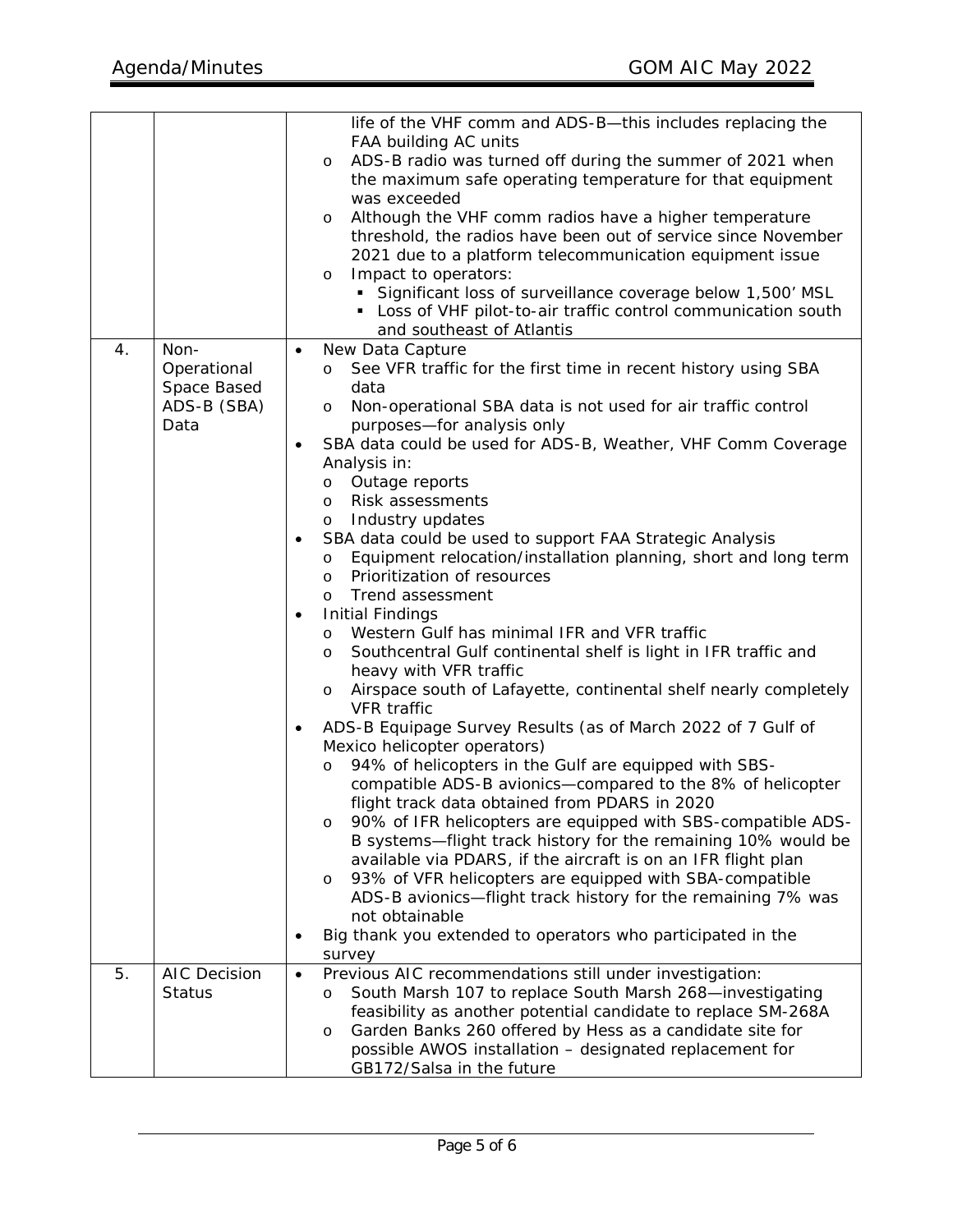| 6.<br>7. | Item for AIC<br>Consideration<br>Community<br>Awareness | Include Site Elevation and Wind sensor location in AWOS<br>$\circ$<br>Status Update -fully implemented in January 2022. Status:<br>Closed<br>Decision to install an AWOS at Tank Battery 45 pending<br>O<br>owner's approval and site survey - Site Survey conducted on<br>May 17, 2022. Status: Closed<br>AWOS Installation at South Timbalier 52B<br>$\bullet$<br>Approved by AIC to provide shallow water, near shore weather<br>$\circ$<br>reporting services<br>Next step: Execute formal Memorandum of Agreement between<br>$\circ$<br>FAA and platform owner to install AWOS<br>Top 5 FAA Operational and Equipment Sustainment Challenges in<br>$\bullet$<br>the Gulf<br>Procurement and supply chain<br>O<br>Hurricane damage<br>O<br>Resources availability<br>$\circ$ |                    |                                |                                            |          |              |                                           |                                                                                                                                                                                                   |                     |                  |                 |
|----------|---------------------------------------------------------|----------------------------------------------------------------------------------------------------------------------------------------------------------------------------------------------------------------------------------------------------------------------------------------------------------------------------------------------------------------------------------------------------------------------------------------------------------------------------------------------------------------------------------------------------------------------------------------------------------------------------------------------------------------------------------------------------------------------------------------------------------------------------------|--------------------|--------------------------------|--------------------------------------------|----------|--------------|-------------------------------------------|---------------------------------------------------------------------------------------------------------------------------------------------------------------------------------------------------|---------------------|------------------|-----------------|
|          |                                                         | ٠<br>$\bullet$                                                                                                                                                                                                                                                                                                                                                                                                                                                                                                                                                                                                                                                                                                                                                                   | $\circ$<br>$\circ$ |                                | Platform longevity                         |          |              | <b>Strategic Analysis Recommendations</b> | Offshore travel and boarding restrictions<br>Galliano Airport KGAO AWOS restored to service in March 2022                                                                                         |                     |                  |                 |
|          |                                                         |                                                                                                                                                                                                                                                                                                                                                                                                                                                                                                                                                                                                                                                                                                                                                                                  |                    |                                | ADS-B                                      |          |              | <b>VHF</b>                                |                                                                                                                                                                                                   |                     | <b>AWOS</b>      |                 |
|          |                                                         |                                                                                                                                                                                                                                                                                                                                                                                                                                                                                                                                                                                                                                                                                                                                                                                  | <b>FY</b>          | Install                        | Remove FY Total                            |          | Install      | Remove                                    | <b>FY Total</b>                                                                                                                                                                                   | Install             | Remove           | <b>FY Total</b> |
|          |                                                         |                                                                                                                                                                                                                                                                                                                                                                                                                                                                                                                                                                                                                                                                                                                                                                                  | 2022<br>2023       | $\overline{2}$<br>$\mathbf{1}$ | 0<br>$\mathbf{1}$                          | 12<br>12 | 3<br>$1\,$   | 2<br>$\mathbf 0$                          | 10<br>11                                                                                                                                                                                          | 8<br>$\overline{4}$ | 6<br>$\mathbf 0$ | 30<br>34        |
|          |                                                         |                                                                                                                                                                                                                                                                                                                                                                                                                                                                                                                                                                                                                                                                                                                                                                                  | 2024               | $\mathbf{1}$                   | $\mathbf{1}$                               | 12       | $\mathbf{1}$ | 0                                         | 12                                                                                                                                                                                                | 3                   | 4                | 33              |
|          |                                                         |                                                                                                                                                                                                                                                                                                                                                                                                                                                                                                                                                                                                                                                                                                                                                                                  | 2025               | $\mathbf{1}$                   | $\mathbf{1}$                               | 12       | $\mathbf{1}$ | $\mathbf 0$                               | 13                                                                                                                                                                                                | 4                   | 3                | 34              |
|          |                                                         |                                                                                                                                                                                                                                                                                                                                                                                                                                                                                                                                                                                                                                                                                                                                                                                  | 2026               | $\mathbf{1}$                   | $\mathbf{1}$                               | 12       | $1\,$        | $\mathbf{1}$                              | 13                                                                                                                                                                                                | $\overline{2}$      | 3                | 33              |
|          |                                                         | ٠                                                                                                                                                                                                                                                                                                                                                                                                                                                                                                                                                                                                                                                                                                                                                                                | $\circ$<br>$\circ$ | (Jan-Apr)                      | FY = FAA Fiscal Year (FY begins October 1) |          |              | operational in the Gulf in Dec 2009       | Offshore IFR helicopter traffic count has been steadily increasing<br>2021 (24,970) is the third highest total since ADS-B went<br>Through April 2022, IFR traffic is running 6% higher than 2021 |                     |                  |                 |
| 8.       | FAA Gulf of                                             |                                                                                                                                                                                                                                                                                                                                                                                                                                                                                                                                                                                                                                                                                                                                                                                  |                    |                                |                                            |          |              |                                           | Rana Obeid: Surveillance and Broadcast Services (SBS) Gulf of                                                                                                                                     |                     |                  |                 |
|          | Mexico Core<br>Team                                     |                                                                                                                                                                                                                                                                                                                                                                                                                                                                                                                                                                                                                                                                                                                                                                                  |                    |                                |                                            |          |              |                                           | Mexico Sustainment Project Lead, rana.obeid@faa.gov<br>Allan Overbey: SBS Gulf Sustainment Implementation Lead,                                                                                   |                     |                  |                 |
|          |                                                         |                                                                                                                                                                                                                                                                                                                                                                                                                                                                                                                                                                                                                                                                                                                                                                                  |                    |                                |                                            |          |              |                                           |                                                                                                                                                                                                   |                     |                  |                 |
|          |                                                         | adoverbey@gems-inc.com<br>Roseanne Albrecht: SBS Gulf Sustainment Agreement Management                                                                                                                                                                                                                                                                                                                                                                                                                                                                                                                                                                                                                                                                                           |                    |                                |                                            |          |              |                                           |                                                                                                                                                                                                   |                     |                  |                 |
|          |                                                         | Lead, ralbrecht@gems-inc.com                                                                                                                                                                                                                                                                                                                                                                                                                                                                                                                                                                                                                                                                                                                                                     |                    |                                |                                            |          |              |                                           |                                                                                                                                                                                                   |                     |                  |                 |
|          |                                                         | Rhonda Carraway: SBS Gulf Sustainment Transportation<br>Management and Tactical O&M Lead, rhonda@gems-inc.com                                                                                                                                                                                                                                                                                                                                                                                                                                                                                                                                                                                                                                                                    |                    |                                |                                            |          |              |                                           |                                                                                                                                                                                                   |                     |                  |                 |
|          |                                                         | Bob Herak: SBS Gulf Sustainment Air Traffic Operations and Strategic                                                                                                                                                                                                                                                                                                                                                                                                                                                                                                                                                                                                                                                                                                             |                    |                                |                                            |          |              |                                           |                                                                                                                                                                                                   |                     |                  |                 |
|          |                                                         | Management Lead, bherak@regulus-group.com<br>William Majeau: SBS Gulf Sustainment Project Management,                                                                                                                                                                                                                                                                                                                                                                                                                                                                                                                                                                                                                                                                            |                    |                                |                                            |          |              |                                           |                                                                                                                                                                                                   |                     |                  |                 |
|          |                                                         |                                                                                                                                                                                                                                                                                                                                                                                                                                                                                                                                                                                                                                                                                                                                                                                  |                    |                                | wmajeau@gems-inc.com                       |          |              |                                           |                                                                                                                                                                                                   |                     |                  |                 |
|          |                                                         |                                                                                                                                                                                                                                                                                                                                                                                                                                                                                                                                                                                                                                                                                                                                                                                  |                    |                                |                                            |          |              |                                           | Colleen Ahlers: SBS Gulf Sustainment Project Management,                                                                                                                                          |                     |                  |                 |
|          |                                                         |                                                                                                                                                                                                                                                                                                                                                                                                                                                                                                                                                                                                                                                                                                                                                                                  |                    |                                | cahlers@gems-inc.com                       |          |              |                                           |                                                                                                                                                                                                   |                     |                  |                 |
|          |                                                         |                                                                                                                                                                                                                                                                                                                                                                                                                                                                                                                                                                                                                                                                                                                                                                                  |                    |                                | Engineer, kevin.n.willis@faa.gov           |          |              |                                           | Kevin Willis: Central Service Area VHF Communication Project                                                                                                                                      |                     |                  |                 |
|          |                                                         |                                                                                                                                                                                                                                                                                                                                                                                                                                                                                                                                                                                                                                                                                                                                                                                  |                    |                                | rafael.silva@faa.gov                       |          |              |                                           | Rafael Silva: Central Service Area VHF Communication Civil Engineer,                                                                                                                              |                     |                  |                 |